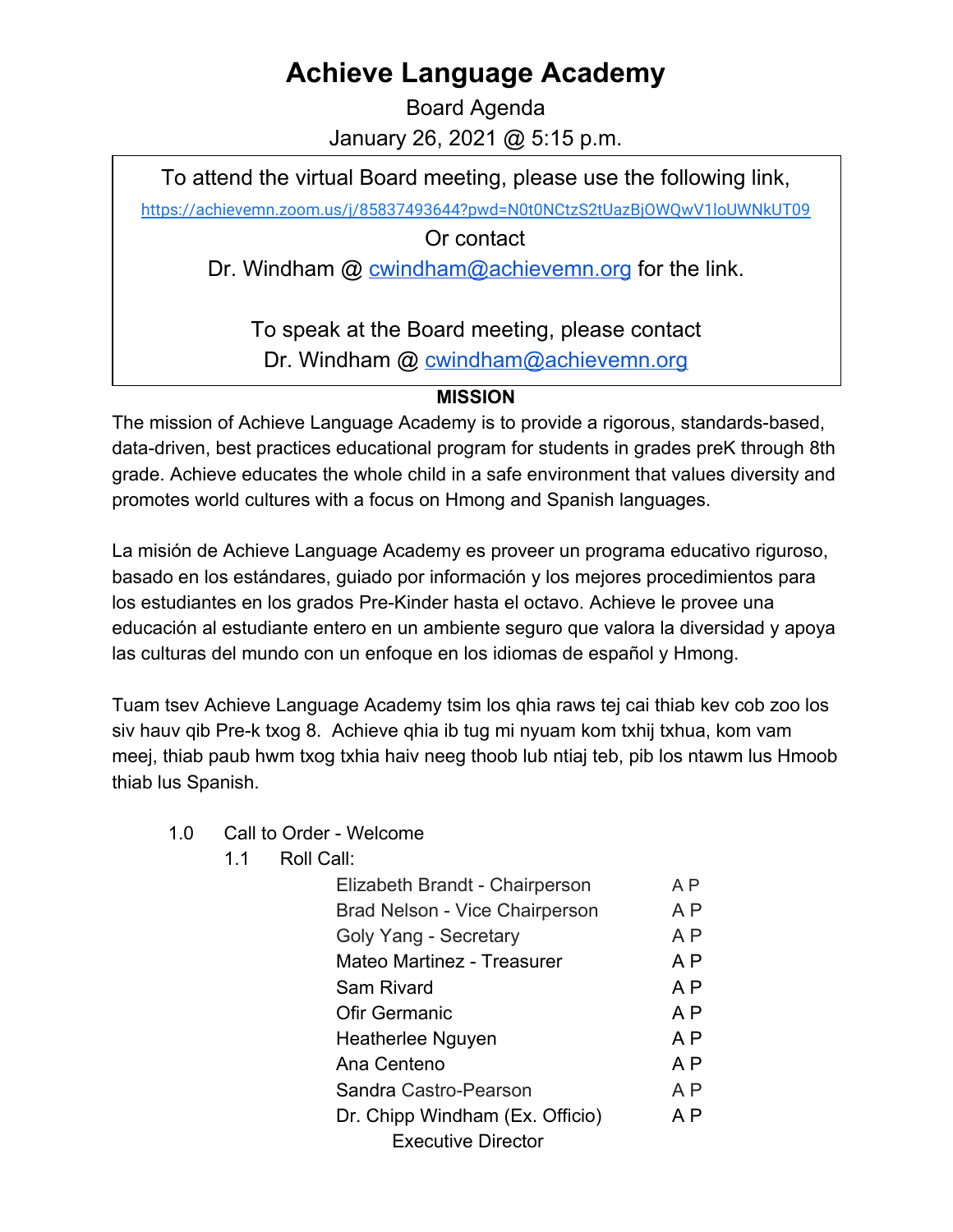- 1.2 Approval of the Order of the Agenda\* Motion: To approve the Order of the Agenda M/S/P:
- 1.3 Pledge of Allegiance
- 1.4 Reading of the ALA MIssion Statement
- 1.5 Conflict of Interest Disclosure
- 2.0 Information and Communications
	- 2.1 Public Comment
	- 2.2 Authorizer Comment
	- 2.3 Audit Presentation\* Bill Lauer
	- 2.4 Executive Director Report\*
- 3.0 Approval of the Consent Agenda Motion: To approve the Consent Agenda M/S/P:
	- 3.1 December Minutes\*
- 4.0 Business
	- 4.1 Governance
		- 4.1.a Updated Compensation Plan\*
			- Motion: To approve the updated employee compensation plan.
				- M/S/P:
		- 4.1.b Determination of Term Limits for Board Members
	- 4.2 Human Resources
	- 4.3 Finance
		- 4.3.a December Finance Report\*
		- 4.3.b FY20 Audit\*
			- Motion: To approve the FY20 Audit for Achieve Language Academy.
				- M/S/P:
		- 4.3.c Budget worksheets will be distributed in Feb.
	- 4.4 Operations
		- 4.4.a Covid-19 Update